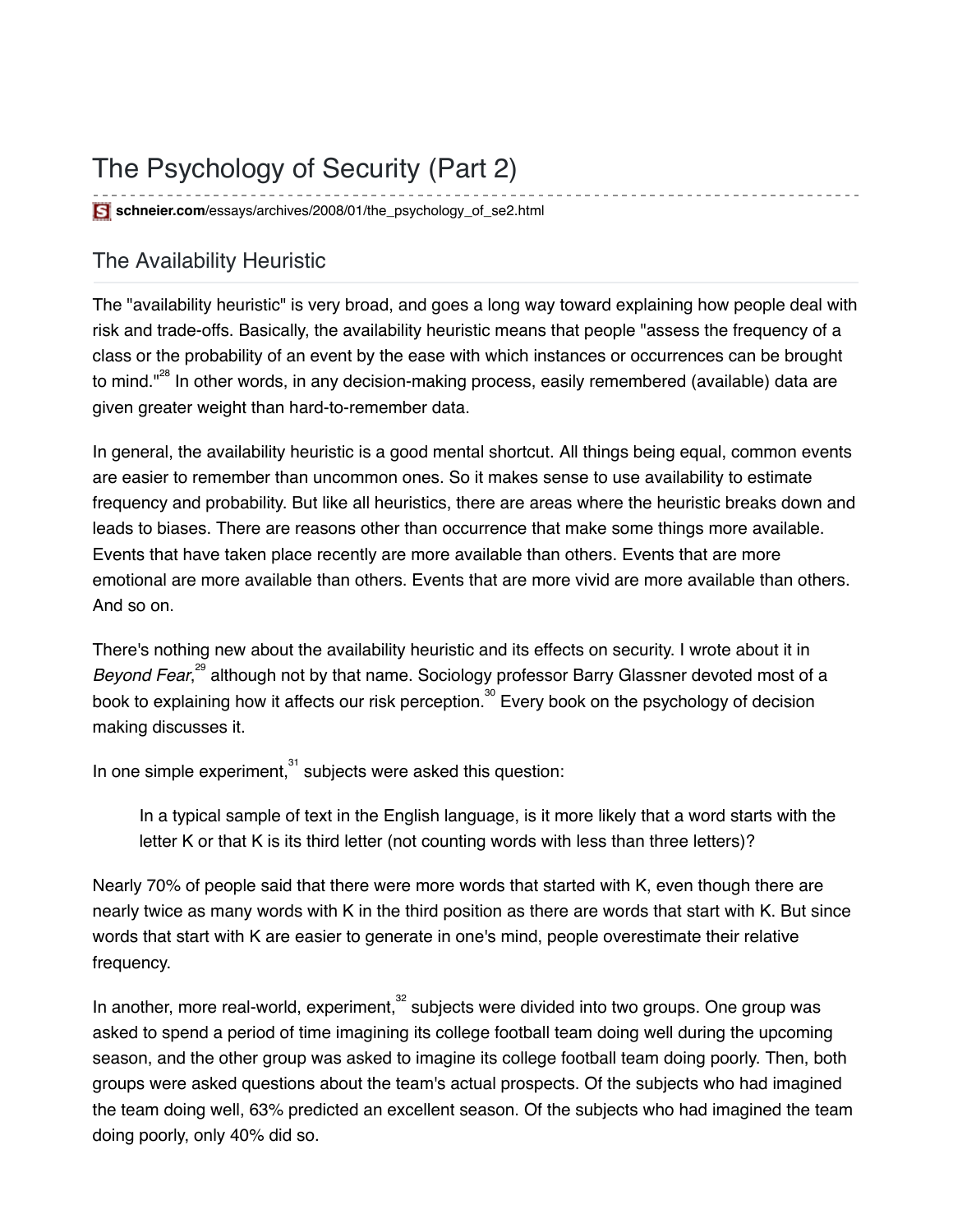The same researcher performed another experiment before the 1976 presidential election. Subjects asked to imagine Carter winning were more likely to predict that he would win, and subjects asked to imagine Ford winning were more likely to believe he would win. This kind of experiment has also been replicated several times, and uniformly demonstrates that considering a particular outcome in one's imagination makes it appear more likely later.

The vividness of memories is another aspect of the availability heuristic that has been studied. People's decisions are more affected by vivid information than by pallid, abstract, or statistical information.

Here's just one of many experiments that demonstrates this.<sup>33</sup> In the first part of the experiment, subjects read about a court case involving drunk driving. The defendant had run a stop sign while driving home from a party and collided with a garbage truck. No blood alcohol test had been done, and there was only circumstantial evidence to go on. The defendant was arguing that he was not drunk.

After reading a description of the case and the defendant, subjects were divided into two groups and given eighteen individual pieces of evidence to read: nine written by the prosecution about why the defendant was guilty, and nine written by the defense about why the defendant was innocent. Subjects in the first group were given prosecution evidence written in a pallid style and defense evidence written in a vivid style, while subjects in the second group were given the reverse.

For example, here is a pallid and vivid version of the same piece of prosecution evidence:

- On his way out the door, Sanders [the defendant] staggers against a serving table, knocking a bowl to the floor.
- On his way out the door, Sanders staggered against a serving table, knocking a bowl of guacamole dip to the floor and splattering guacamole on the white shag carpet.

And here's a pallid and vivid pair for the defense:

- The owner of the garbage truck admitted under cross-examination that his garbage truck is difficult to see at night because it is grey in color.
- The owner of the garbage truck admitted under cross-examination that his garbage truck is difficult to see at night because it is grey in color. The owner said his trucks are grey "because it hides the dirt," and he said, "What do you want, I should paint them pink?"

After all of this, the subjects were asked about the defendant's drunkenness level, his guilt, and what verdict the jury should reach.

The results were interesting. The vivid vs. pallid arguments had no significant effect on the subject's judgment immediately after reading them, but when they were asked again about the case 48 hours later--they were asked to make their judgments as though they "were deciding the case now for the first time"--they were more swayed by the vivid arguments. Subjects who read vivid defense arguments and pallid prosecution arguments were much more likely to judge the defendant innocent,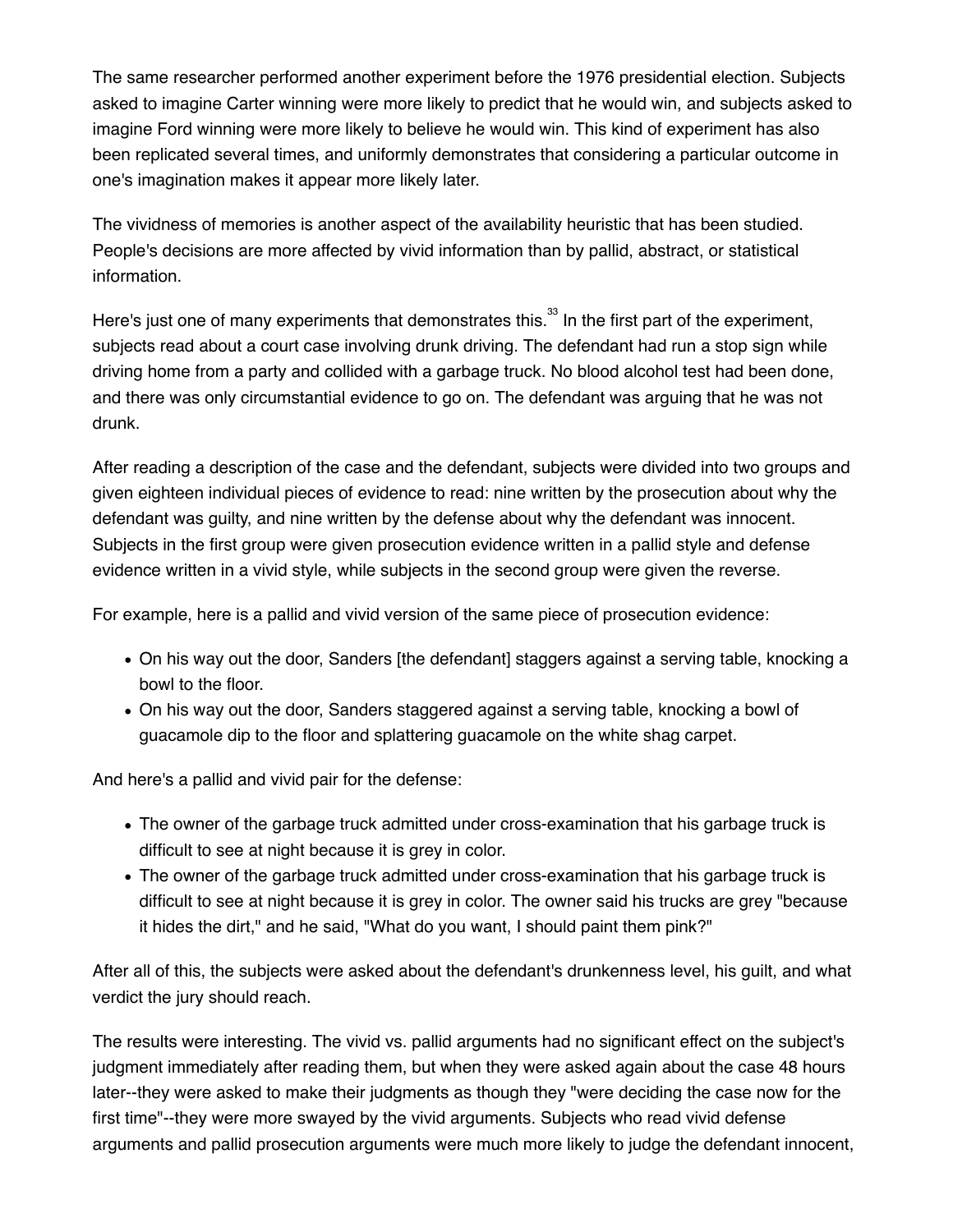and subjects who read the vivid prosecution arguments and pallid defense arguments were much more likely to judge him guilty.

The moral here is that people will be persuaded more by a vivid, personal story than they will by bland statistics and facts, possibly solely due to the fact that they remember vivid arguments better.

Another experiment<sup>34</sup> divided subjects into two groups, who then read about a fictional disease called "Hyposcenia-B." Subjects in the first group read about a disease with concrete and easy-to-imagine symptoms: muscle aches, low energy level, and frequent headaches. Subjects in the second group read about a disease with abstract and difficult-to-imagine symptoms: a vague sense of disorientation, a malfunctioning nervous system, and an inflamed liver.

Then each group was divided in half again. Half of each half was the control group: they simply read one of the two descriptions and were asked how likely they were to contract the disease in the future. The other half of each half was the experimental group: they read one of the two descriptions "with an eye toward imagining a three-week period during which they contracted and experienced the symptoms of the disease," and then wrote a detailed description of how they thought they would feel during those three weeks. And then they were asked whether they thought they would contract the disease.

The idea here was to test whether the ease or difficulty of imagining something affected the availability heuristic. The results showed that those in the control group--who read either the easy-toimagine or difficult-to-imagine symptoms, showed no difference. But those who were asked to imagine the easy-to-imagine symptoms thought they were more likely to contract the disease than the control group, and those who were asked to imagine the difficult-to-imagine symptoms thought they were less likely to contract the disease than the control group. The researchers concluded that imagining an outcome alone is not enough to make it appear more likely; it has to be something easy to imagine. And, in fact, an outcome that is difficult to imagine may actually appear to be less likely.

Additionally, a memory might be particularly vivid precisely because it's extreme, and therefore unlikely to occur. In one experiment,<sup>35</sup> researchers asked some commuters on a train platform to remember and describe "the worst time you missed your train" and other commuters to remember and describe "any time you missed your train." The incidents described by both groups were equally awful, demonstrating that the most extreme example of a class of things tends to come to mind when thinking about the class.

More generally, this kind of thing is related to something called "probability neglect": the tendency of people to ignore probabilities in instances where there is a high emotional content. $^{36}$  Security risks certainly fall into this category, and our current obsession with terrorism risks at the expense of more common risks is an example.

The availability heuristic also explains hindsight bias. Events that have actually occurred are, almost by definition, easier to imagine than events that have not, so people retroactively overestimate the probability of those events. Think of "Monday morning quarterbacking," exemplified both in sports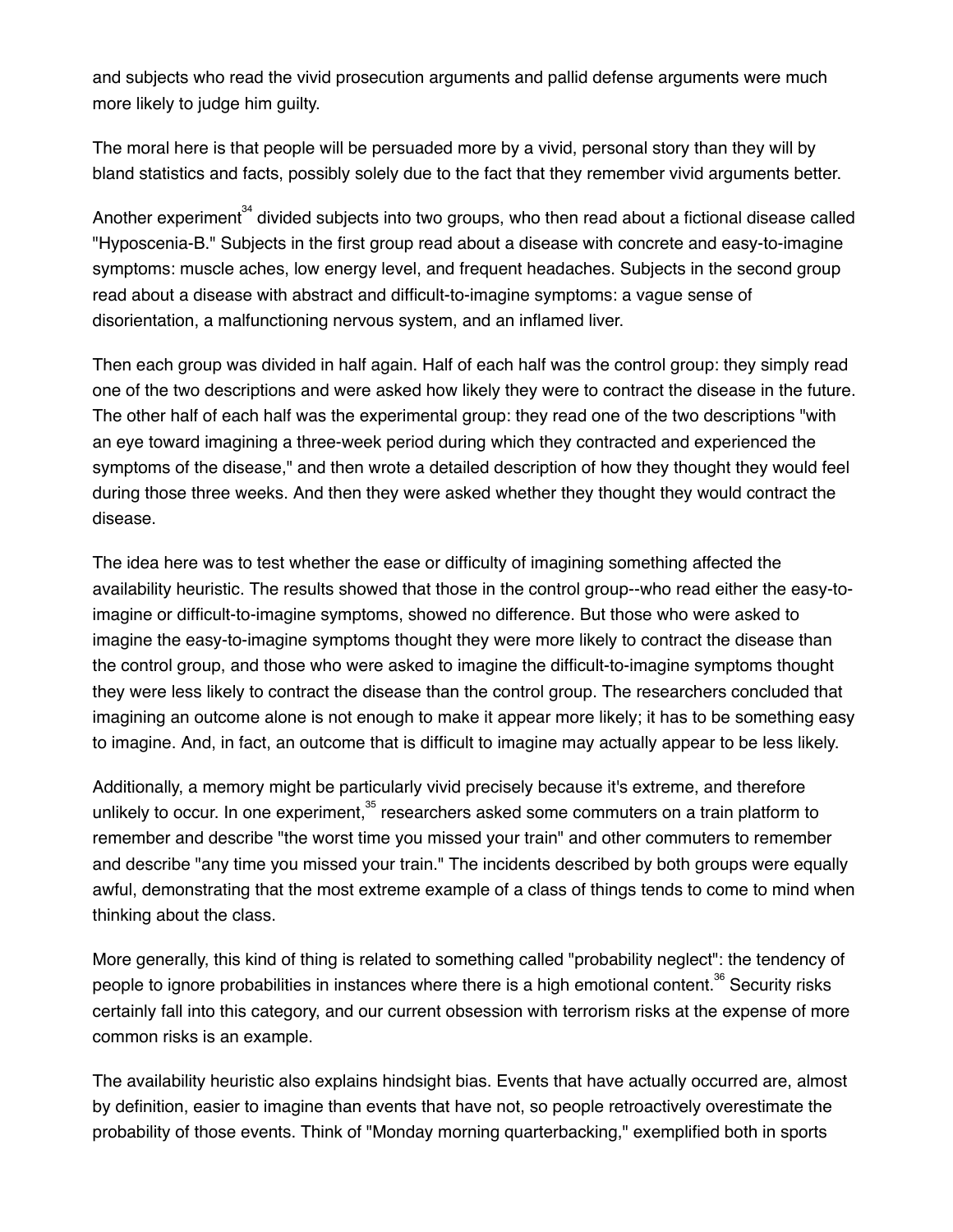and in national policy. "He should have seen that coming" becomes easy for someone to believe.

The best way I've seen this all described is by Scott Plous:

In very general terms: (1) the more *available* an event is, the more frequent or probable it will seem; (2) the more *vivid* a piece of information is, the more easily recalled and convincing it will be; and (3) the more *salient* something is, the more likely it will be to appear causal.<sup>37</sup>

Here's one experiment that demonstrates this bias with respect to salience.<sup>38</sup> Groups of six observers watched a two-man conversation from different vantage points: either seated behind one of the men talking or sitting on the sidelines between the two men talking. Subjects facing one or the other conversants tended to rate that person as more influential in the conversation: setting the tone, determining what kind of information was exchanged, and causing the other person to respond as he did. Subjects on the sidelines tended to rate both conversants as equally influential.

As I said at the beginning of this section, most of the time the availability heuristic is a good mental shortcut. But in modern society, we get a lot of sensory input from the media. That screws up availability, vividness, and salience, and means that heuristics that are based on our senses start to fail. When people were living in primitive tribes, if the idea of getting eaten by a saber-toothed tiger was more available than the idea of getting trampled by a mammoth, it was reasonable to believe that--for the people in the particular place they happened to be living--it was more likely they'd get eaten by a saber-toothed tiger than get trampled by a mammoth. But now that we get our information from television, newspapers, and the Internet, that's not necessarily the case. What we read about, what becomes vivid to us, might be something rare and spectacular. It might be something fictional: a movie or a television show. It might be a marketing message, either commercial or political. And remember, visual media are more vivid than print media. The availability heuristic is less reliable, because the vivid memories we're drawing upon aren't relevant to our real situation. And even worse, people tend not to remember where they heard something—they just remember the content. So even if, at the time they're exposed to a message, they don't find the source credible, eventually their memory of the source of the information degrades and they're just left with the message itself.

We in the security industry are used to the effects of the availability heuristic. It contributes to the "risk du jour" mentality we so often see in people. It explains why people tend to overestimate rare risks and underestimate common ones.<sup>39</sup> It explains why we spend so much effort defending against what the bad guys did last time, and ignore what new things they could do next time. It explains why we're worried about risks that are in the news at the expense of risks that are not, or rare risks that come with personal and emotional stories at the expense of risks that are so common they are only presented in the form of statistics.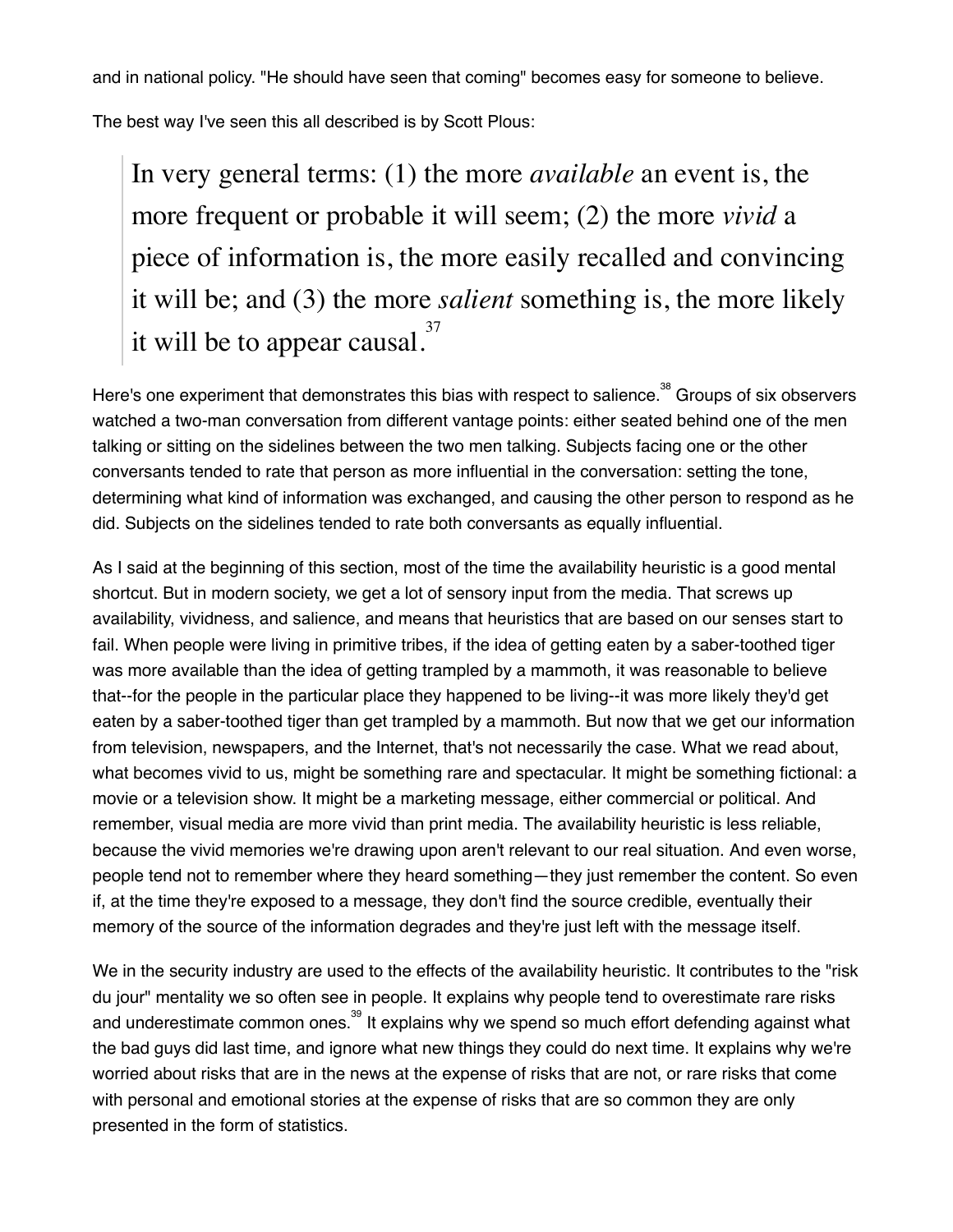#### **Representativeness**

"Representativeness" is a heuristic by which we assume the probability that an example belongs to a particular class is based on how well that example represents the class. On the face of it, this seems like a reasonable heuristic. But it can lead to erroneous results if you're not careful.

The concept is a bit tricky, but here's an experiment that makes this bias crystal clear. $^{40}$  Subjects were given the following description of a woman named Linda:

# Linda is 31 years old, single, outspoken, and very bright. She majored in philosophy. As a student, she was deeply concerned with issues of discrimination and social justice, and also participated in antinuclear demonstrations.

Then the subjects were given a list of eight statements describing her present employment and activities. Most were decoys ("Linda is an elementary school teacher," "Linda is a psychiatric social worker," and so on), but two were critical: number 6 ("Linda is a bank teller," and number 8 ("Linda is a bank teller and is active in the feminist movement"). Half of the subjects were asked to rank the eight outcomes by the similarity of Linda to the typical person described by the statement, while others were asked to rank the eight outcomes by probability.

Of the first group of subjects, 85% responded that Linda more resembled a stereotypical feminist bank teller more than a bank teller. This makes sense. But of the second group of subjects, 89% of thought Linda was more likely to be a feminist bank teller than a bank teller. Mathematically, of course, this is ridiculous. It is impossible for the second alternative to be more likely than the first; the second is a subset of the first.

As the researchers explain: "As the amount of detail in a scenario increases, its probability can only decrease steadily, but its representativeness and hence its apparent likelihood may increase. The reliance on representativeness, we believe, is a primary reason for the unwarranted appeal of detailed scenarios and the illusory sense of insight that such constructions often provide."<sup>41</sup>

Doesn't this sound like how so many people resonate with movie-plot threats--overly specific threat scenarios--at the expense of broader risks?

In another experiment, $42$  two groups of subjects were shown short personality descriptions of several people. The descriptions were designed to be stereotypical for either engineers or lawyers. Here's a sample description of a stereotypical engineer: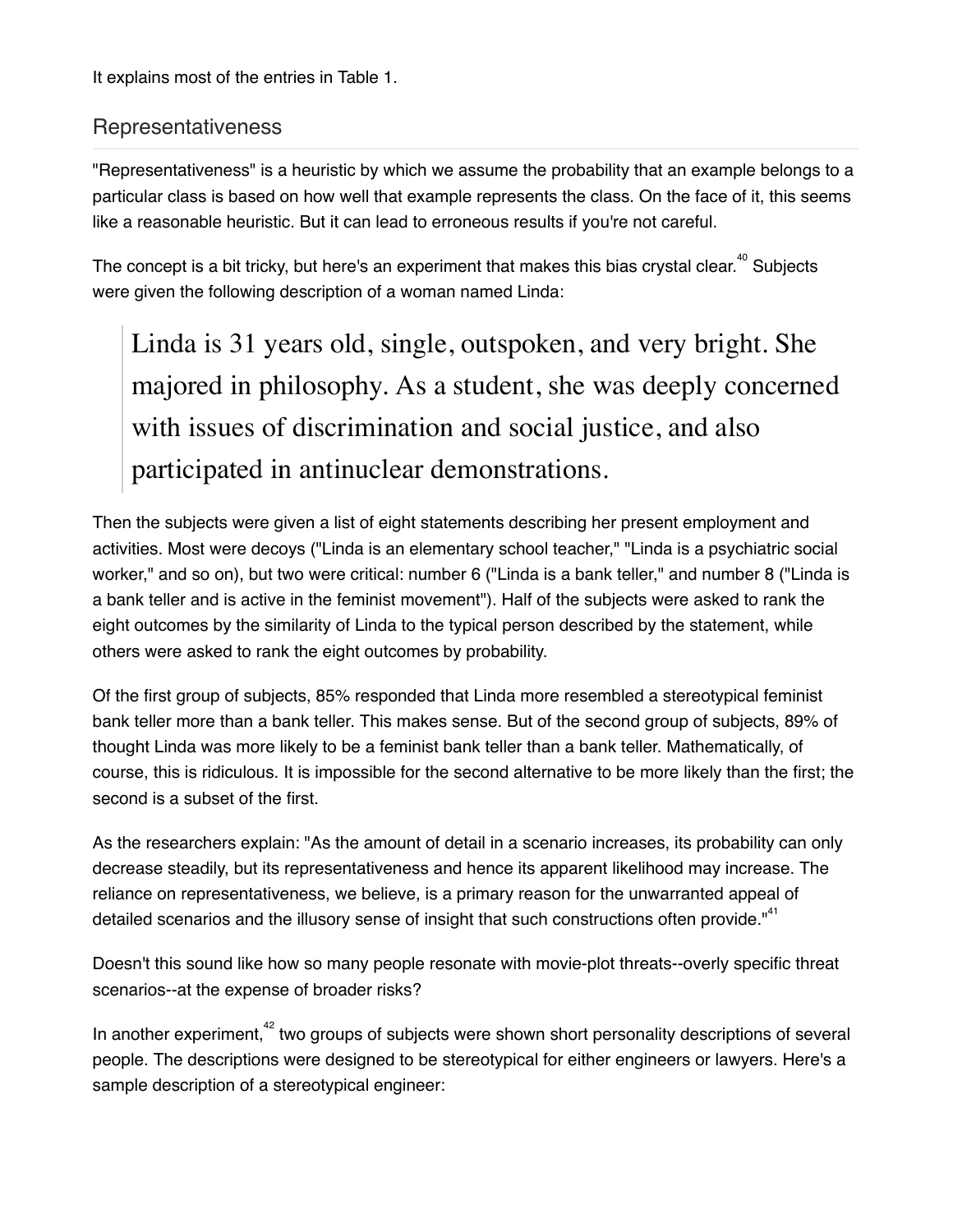Tom W. is of high intelligence, although lacking in true creativity. He has a need for order and clarity, and for neat and tidy systems in which every detail finds its appropriate place. His writing is rather dull and mechanical, occasionally enlivened by somewhat corny puns and flashes of imagination of the sci-fi type. He has a strong drive for competence. He seems to have little feel and little sympathy for other people and does not enjoy interacting with others. Self-centered, he nonetheless has a deep moral sense.

Then, the subjects were asked to give a probability that each description belonged to an engineer rather than a lawyer. One group of subjects was told this about the population:

Condition A: The population consisted of 70 engineers and 30 lawyers.

The second group of subjects was told this about the population:

Condition B: The population consisted of 30 engineers and 70 lawyers.

Statistically, the probability that a particular description belongs to an engineer rather than a lawyer should be much higher under Condition A than Condition B. However, subjects judged the assignments to be the same in either case. They were basing their judgments solely on the stereotypical personality characteristics of engineers and lawyers, and ignoring the relative probabilities of the two categories.

Interestingly, when subjects were not given any personality description at all and simply asked for the probability that a random individual was an engineer, they answered correctly: 70% under Condition A and 30% under Condition B. But when they were given a neutral personality description, one that didn't trigger either stereotype, they assigned the description to an engineer 50% of the time under both Conditions A and B.

And here's a third experiment. Subjects (college students) were given a survey which included these two questions: "How happy are you with your life in general?" and "How many dates did you have last month?" When asked in this order, there was no correlation between the answers. But when asked in the reverse order--when the survey reminded the subjects of how good (or bad) their love life was before asking them about their life in general--there was a 66% correlation.<sup>43</sup>

Representativeness also explains the base rate fallacy, where people forget that if a particular characteristic is extremely rare, even an accurate test for that characteristic will show false alarms far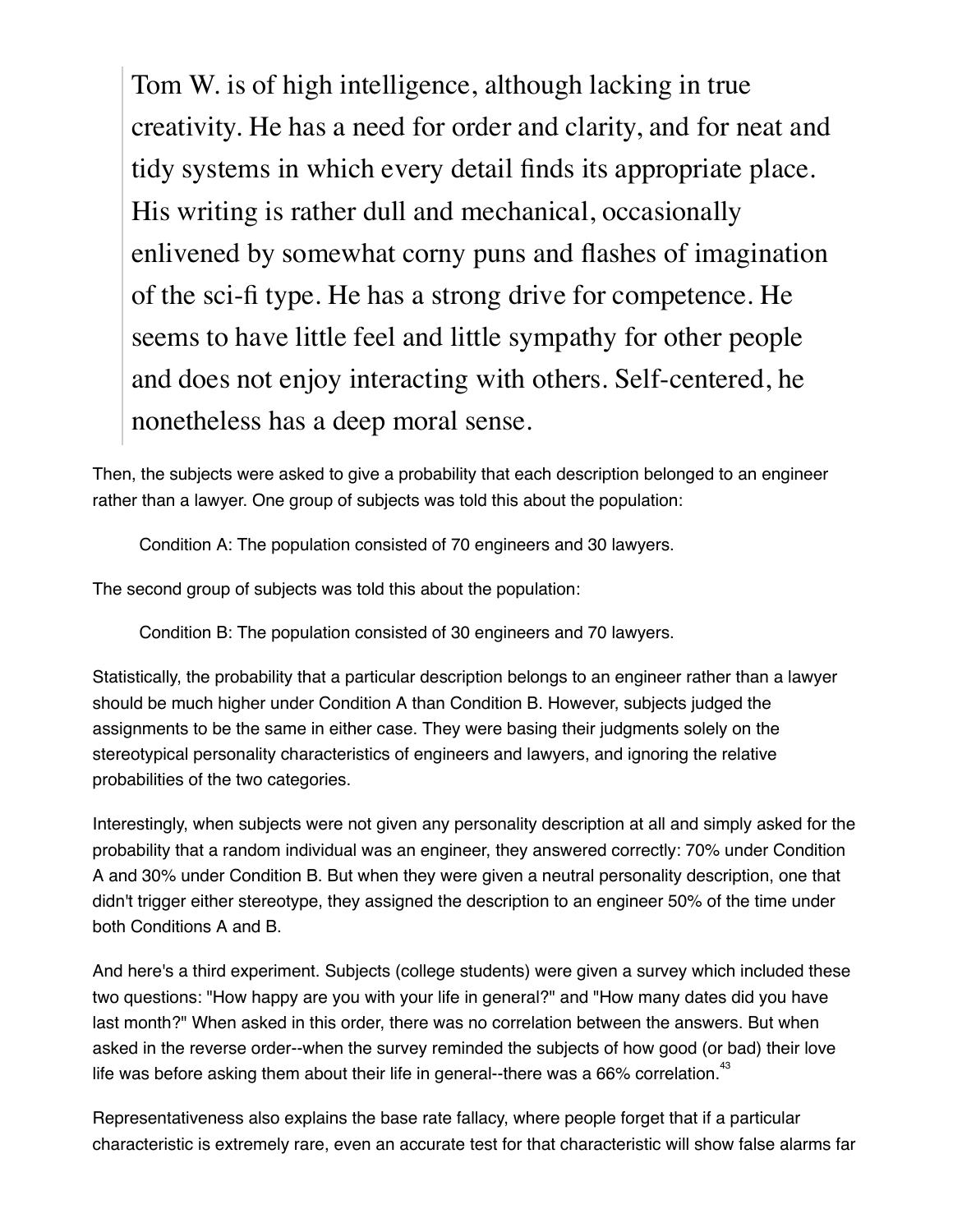more often than it will correctly identify the characteristic. Security people run into this heuristic whenever someone tries to sell such things as face scanning, profiling, or data mining as effective ways to find terrorists.

And lastly, representativeness explains the "law of small numbers," where people assume that longterm probabilities also hold in the short run. This is, of course, not true: if the results of three successive coin flips are tails, the odds of heads on the fourth flip are not more than 50%. The coin is not "due" to flip heads. Yet experiments have demonstrated this fallacy in sports betting again and again. 44

## Cost Heuristics

Humans have all sorts of pathologies involving costs, and this isn't the place to discuss them all. But there are a few specific heuristics I want to summarize, because if we can't evaluate costs right- either monetary costs or more abstract costs--we're not going to make good security trade-offs.

## Mental Accounting

Mental accounting is the process by which people categorize different costs.<sup>45</sup> People don't simply think of costs as costs; it's much more complicated than that.

Here are the illogical results of two experiments.<sup>46</sup>

In the first, subjects were asked to answer one of these two questions:

- Trade-off 1: Imagine that you have decided to see a play where the admission is \$10 per ticket. As you enter the theater you discover that you have lost a \$10 bill. Would you still pay \$10 for a ticket to the play?
- Trade-off 2: Imagine that you have decided to see a play where the admission is \$10 per ticket. As you enter the theater you discover that you have lost the ticket. The seat is not marked and the ticket cannot be recovered. Would you pay \$10 for another ticket?

The results of the trade-off are exactly the same. In either case, you can either see the play and have \$20 less in your pocket, or not see the play and have \$10 less in your pocket. But people don't see these trade-offs as the same. Faced with Trade-off 1, 88% of subjects said they would buy the ticket anyway. But faced with Trade-off 2, only 46% said they would buy a second ticket. The researchers concluded that there is some sort of mental accounting going on, and the two different \$10 expenses are coming out of different mental accounts.

The second experiment was similar. Subjects were asked:

• Imagine that you are about to purchase a jacket for \$125, and a calculator for \$15. The calculator salesman informs you that the calculator you wish to buy is on sale for \$10 at the other branch of the store, located 20 minutes' drive away. Would you make the trip to the other store?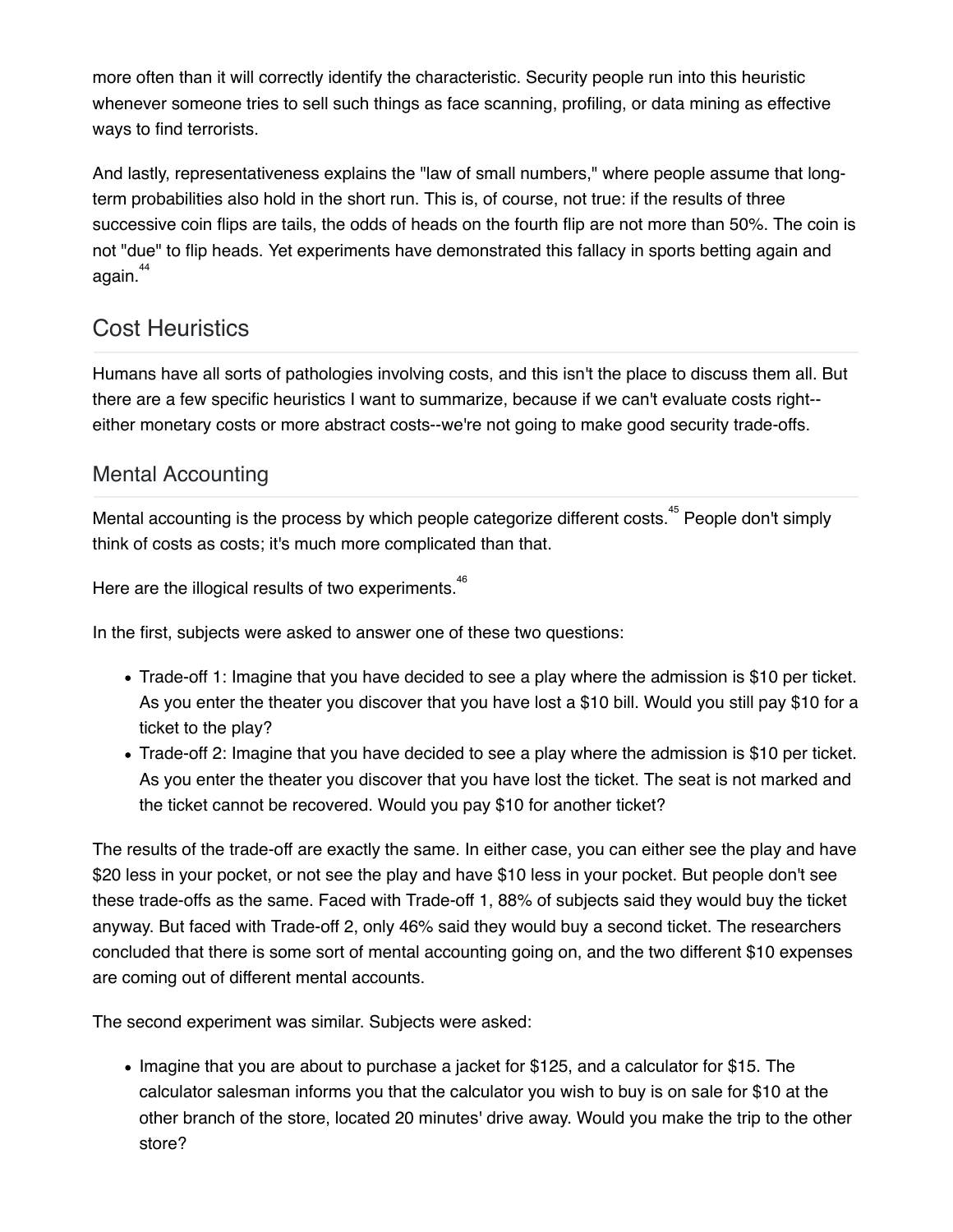• Imagine that you are about to purchase a jacket for \$15, and a calculator for \$125. The calculator salesman informs you that the calculator you wish to buy is on sale for \$120 at the other branch of the store, located 20 minutes' drive away. Would you make the trip to the other store?

Ignore your amazement at the idea of spending \$125 on a calculator; it's an old experiment. These two questions are basically the same: would you drive 20 minutes to save \$5? But while 68% of subjects would make the drive to save \$5 off the \$15 calculator, only 29% would make the drive to save \$5 off the \$125 calculator.

There's a lot more to mental accounting. $^{47}$  In one experiment, $^{48}$  subjects were asked to imagine themselves lying on the beach on a hot day and how good a cold bottle of their favorite beer would feel. They were to imagine that a friend with them was going up to make a phone call--this was in 1985, before cell phones--and offered to buy them that favorite brand of beer if they gave the friend the money. What was the most the subject was willing to pay for the beer?

Subjects were divided into two groups. In the first group, the friend offered to buy the beer from a fancy resort hotel. In the second group, the friend offered to buy the beer from a run-down grocery store. From a purely economic viewpoint, that should make no difference. The value of one's favorite brand of beer on a hot summer's day has nothing to do with where it was purchased from. (In economic terms, the consumption experience is the same.) But people were willing to pay \$2.65 on average for the beer from a fancy resort, but only \$1.50 on average from the run-down grocery store.

The experimenters concluded that people have reference prices in their heads, and that these prices depend on circumstance. And because the reference price was different in the different scenarios, people were willing to pay different amounts. This leads to sub-optimal results. As Thayer writes, "The thirsty beer-drinker who would pay \$4 for a beer from a resort but only \$2 from a grocery store will miss out on some pleasant drinking when faced with a grocery store charging \$2.50."

Researchers have documented all sorts of mental accounting heuristics. Small costs are often not "booked," so people more easily spend money on things like a morning coffee. This is why advertisers often describe large annual costs as "only a few dollars a day." People segregate frivolous money from serious money, so it's easier for them to spend the \$100 they won in a football pool than a \$100 tax refund. And people have different mental budgets. In one experiment that illustrates this, $49$  two groups of subjects were asked if they were willing to buy tickets to a play. The first group was told to imagine that they had spent \$50 earlier in the week on tickets to a basketball game, while the second group was told to imagine that they had received a \$50 parking ticket earlier in the week. Those who had spent \$50 on the basketball game (out of the same mental budget) were significantly less likely to buy the play tickets than those who spent \$50 paying a parking ticket (out of a different mental budget).

One interesting mental accounting effect can be seen at race tracks.<sup>50</sup> Bettors tend to shift their bets away from favorites and towards long shots at the end of the day. This has been explained by the fact that the average bettor is behind by the end of the day--pari-mutuel betting means that the average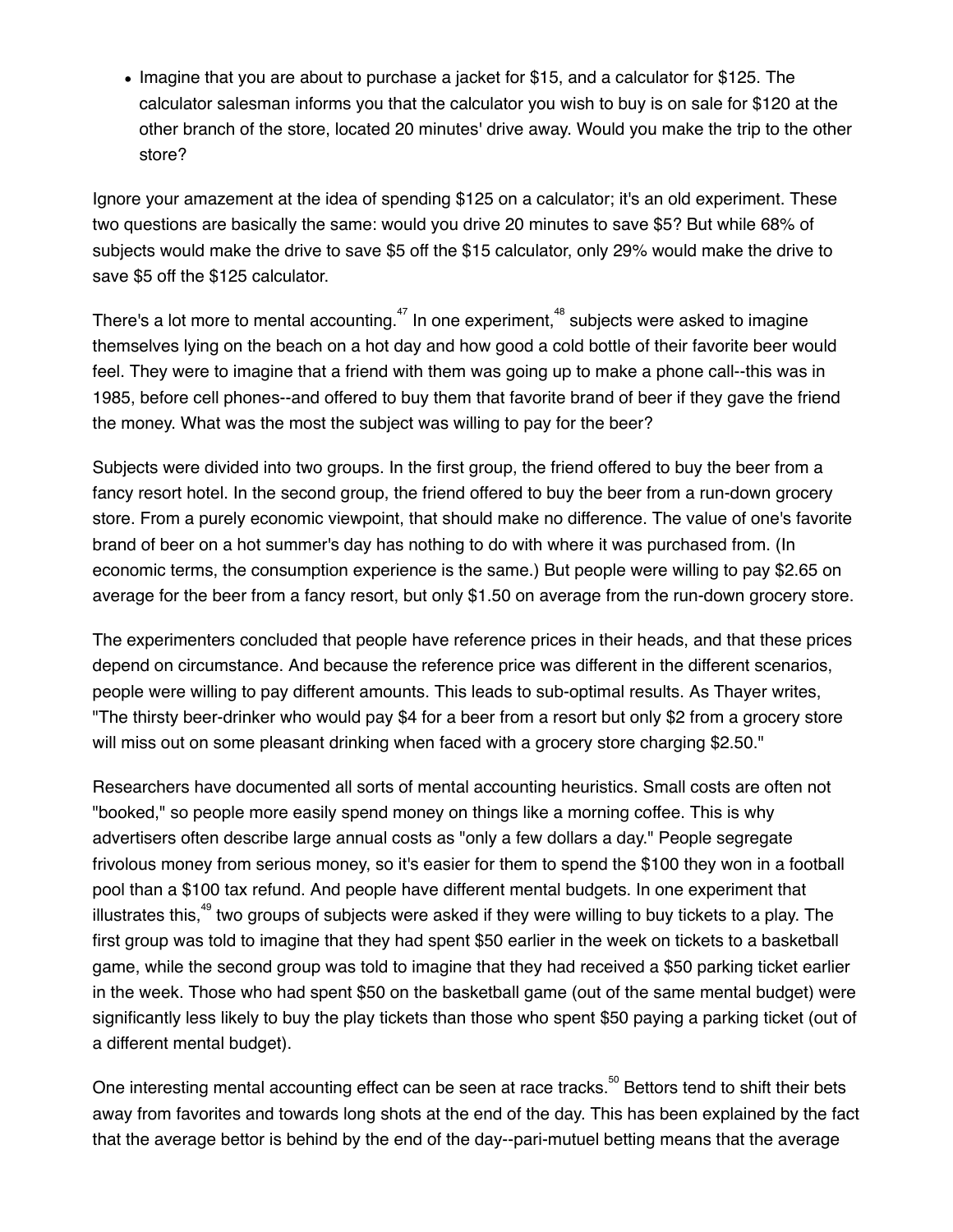bet is a loss--and a long shot can put a bettor ahead for the day. There's a "day's bets" mental account, and bettors don't want to close it in the red.

The effect of mental accounting on security trade-offs isn't clear, but I'm certain we have a mental account for "safety" or "security," and that money spent from that account feels different than money spent from another account. I'll even wager we have a similar mental accounting model for nonfungible costs such as risk: risks from one account don't compare easily with risks from another. That is, we are willing to accept considerable risks in our leisure account--skydiving, knife juggling, whatever--when we wouldn't even consider them if they were charged against a different account.

### Time Discounting

"Time discounting" is the term used to describe the human tendency to discount future costs and benefits. It makes economic sense; a cost paid in a year is not the same as a cost paid today, because that money could be invested and earn interest during the year. Similarly, a benefit accrued in a year is worth less than a benefit accrued today.

Way back in 1937, economist Paul Samuelson proposed a discounted-utility model to explain this all. Basically, something is worth more today than it is in the future. It's worth more to you to have a house today than it is to get it in ten years, because you'll have ten more years' enjoyment of the house. Money is worth more today than it is years from now; that's why a bank is willing to pay you to store it with them.

The discounted utility model assumes that things are discounted according to some rate. There's a mathematical formula for calculating which is worth more--\$100 today or \$120 in twelve months- based on interest rates. Today, for example, the discount rate is 6.25%, meaning that \$100 today is worth the same as \$106.25 in twelve months. But of course, people are much more complicated than that.

There is, for example, a magnitude effect: smaller amounts are discounted more than larger ones. In one experiment,  $^{\mathsf{51}}$  subjects were asked to choose between an amount of money today or a greater amount in a year. The results would make any banker shake his head in wonder. People didn't care whether they received \$15 today or \$60 in twelve months. At the same time, they were indifferent to receiving \$250 today or \$350 in twelve months, and \$3,000 today or \$4,000 in twelve months. If you do the math, that implies a discount rate of 139%, 34%, and 29%--all held simultaneously by subjects, depending on the initial dollar amount.

This holds true for losses as well, $52$  although gains are discounted more than losses. In other words, someone might be indifferent to \$250 today or \$350 in twelve months, but would much prefer a \$250 penalty today to a \$350 penalty in twelve months. Notice how time discounting interacts with prospect theory here.

Also, preferences between different delayed rewards can flip, depending on the time between the decision and the two rewards. Someone might prefer \$100 today to \$110 tomorrow, but also prefer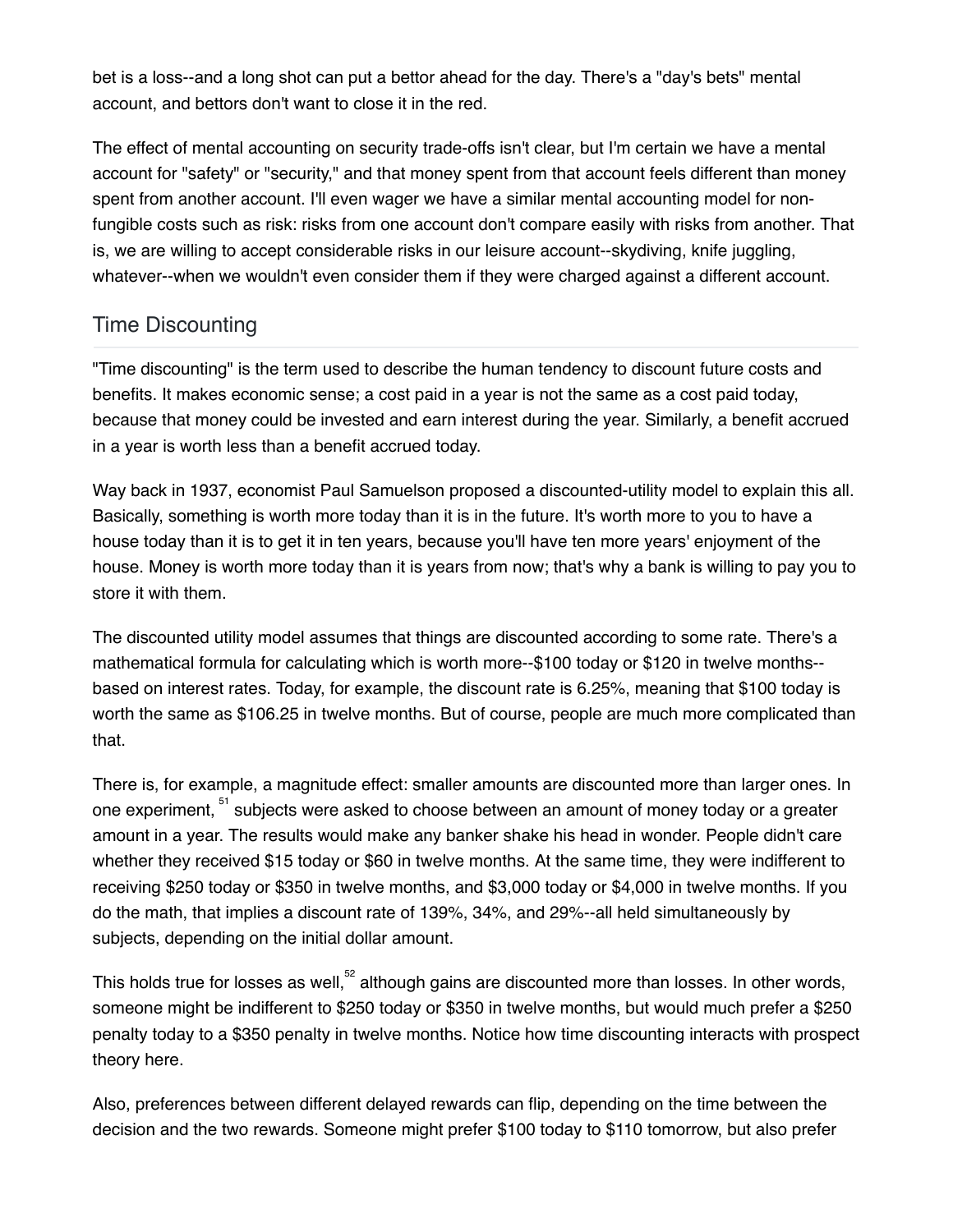\$110 in 31 days to \$100 in thirty days.

Framing effects show up in time discounting, too. You can frame something either as an acceleration or a delay from a base reference point, and that makes a big difference. In one experiment, $^{53}$  subjects who expected to receive a VCR in twelve months would pay an average of \$54 to receive it immediately, but subjects who expected to receive the VCR immediately demanded an average \$126 discount to delay receipt for a year. This holds true for losses as well: people demand more to expedite payments than they would pay to delay them.<sup>54</sup>

Reading through the literature, it sometimes seems that discounted utility theory is full of nuances, complications, and contradictions. Time discounting is more pronounced in young people, people who are in emotional states--fear is certainly an example of this--and people who are distracted. But clearly there is some mental discounting going on; it's just not anywhere near linear, and not easily formularized.

## Heuristics that Affect Decisions

And finally, there are biases and heuristics that affect trade-offs. Like many other heuristics we've discussed, they're general, and not specific to security. But they're still important.

First, some more framing effects.

Most of us have anecdotes about what psychologists call the "context effect": preferences among a set of options depend on what other options are in the set. This has been confirmed in all sorts of experiments--remember the experiment about what people were willing to pay for a cold beer on a hot beach--and most of us have anecdotal confirmation of this heuristic.

For example, people have a tendency to choose options that dominate other options, or compromise options that lie between other options. If you want your boss to approve your \$1M security budget, you'll have a much better chance of getting that approval if you give him a choice among three security plans--with budgets of \$500K, \$1M, and \$2M, respectively--than you will if you give him a choice among three plans with budgets of \$250K, \$500K, and \$1M.

The rule of thumb makes sense: avoid extremes. It fails, however, when there's an intelligence on the other end, manipulating the set of choices so that a particular one doesn't seem extreme.

"Choice bracketing" is another common heuristic. In other words: choose a variety. Basically, people tend to choose a more diverse set of goods when the decision is bracketed more broadly than they do when it is bracketed more narrowly. For example,  $^{55}$  in one experiment students were asked to choose among one of six different snacks that they would receive at the beginning of the next three weekly classes. One group had to choose the three weekly snacks in advance, while the other group chose at the beginning of each class session. Of the group that chose in advance, 64% chose a different snack each week, but only 9% of the group that chose each week did the same.

The narrow interpretation of this experiment is that we overestimate the value of variety. Looking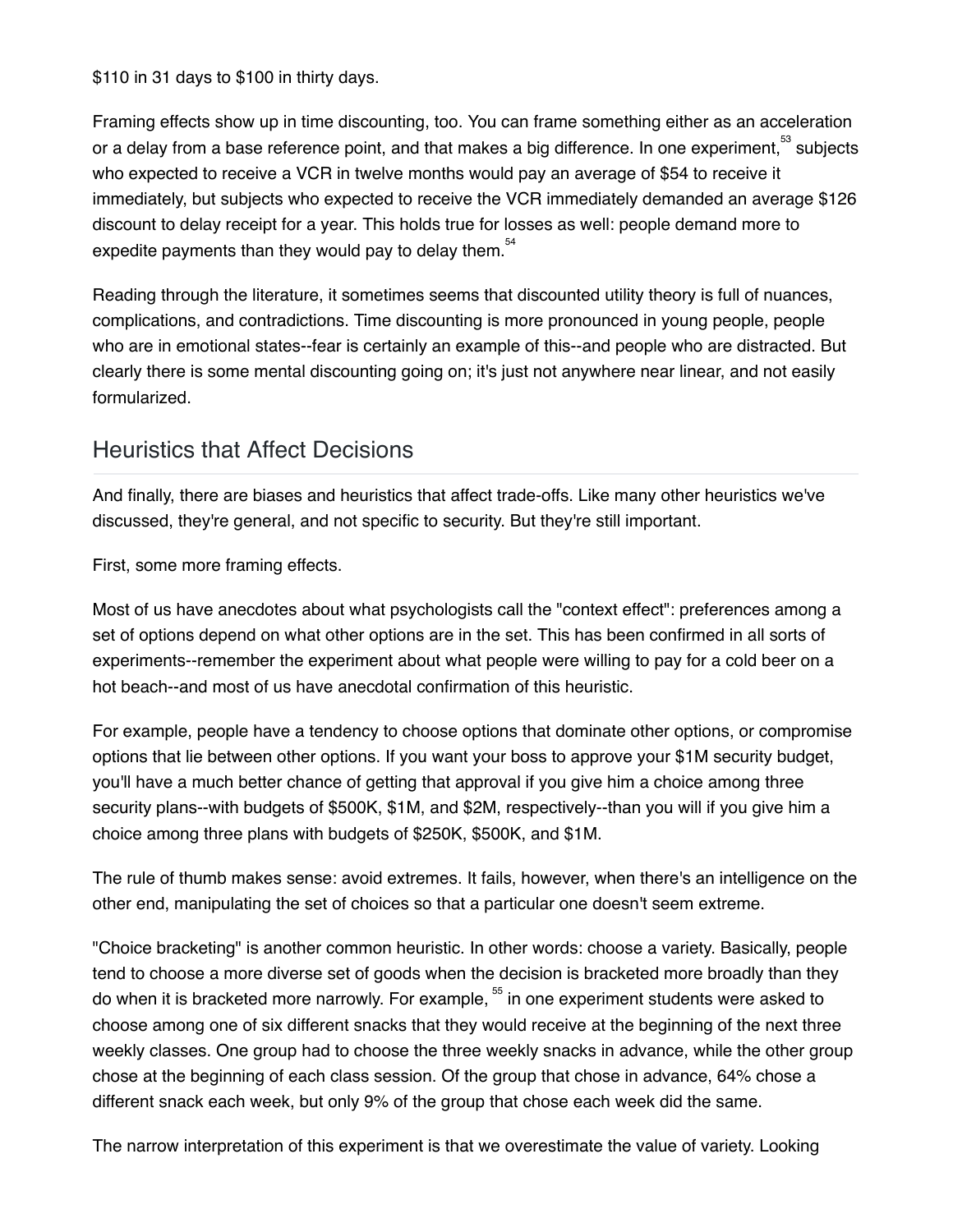ahead three weeks, a variety of snacks seems like a good idea, but when we get to the actual time to enjoy those snacks, we choose the snack we like. But there's a broader interpretation as well, one borne out by similar experiments and directly applicable to risk taking: when faced with repeated risk decisions, evaluating them as a group makes them feel less risky than evaluating them one at a time. Back to finance, someone who rejects a particular gamble as being too risky might accept multiple identical gambles.

Again, the results of a trade-off depend on the context of the trade-off.

It gets even weirder. Psychologists have identified an "anchoring effect," whereby decisions are affected by random information cognitively nearby. In one experiment<sup>56</sup>, subjects were shown the spin of a wheel whose numbers ranged from 0 and 100, and asked to guess whether the number of African nations in the UN was greater or less than that randomly generated number. Then, they were asked to guess the exact number of African nations in the UN.

Even though the spin of the wheel was random, and the subjects knew it, their final guess was strongly influenced by it. That is, subjects who happened to spin a higher random number guessed higher than subjects with a lower random number.

Psychologists have theorized that the subjects anchored on the number in front of them, mentally adjusting it for what they thought was true. Of course, because this was just a guess, many people didn't adjust sufficiently. As strange as it might seem, other experiments have confirmed this effect.

And if you're not completely despairing yet, here's another experiment that will push you over the edge. $57$  In it, subjects were asked one of these two questions:

- Question 1: Should divorce in this country be easier to obtain, more difficult to obtain, or stay as it is now?
- Question 2: Should divorce in this country be easier to obtain, stay as it is now, or be more difficult to obtain?

In response to the first question, 23% of the subjects chose easier divorce laws, 36% chose more difficult divorce laws, and 41% said that the status quo was fine. In response to the second question, 26% chose easier divorce laws, 46% chose more difficult divorce laws, and 29% chose the status quo. Yes, the order in which the alternatives are listed affects the results.

There are lots of results along these lines, including the order of candidates on a ballot.

Another heuristic that affects security trade-offs is the "confirmation bias." People are more likely to notice evidence that supports a previously held position than evidence that discredits it. Even worse, people who support position A sometimes mistakenly believe that anti-A evidence actually supports that position. There are a lot of experiments that confirm this basic bias and explore its complexities.

If there's one moral here, it's that individual preferences are not based on predefined models that can be cleanly represented in the sort of indifference curves you read about in microeconomics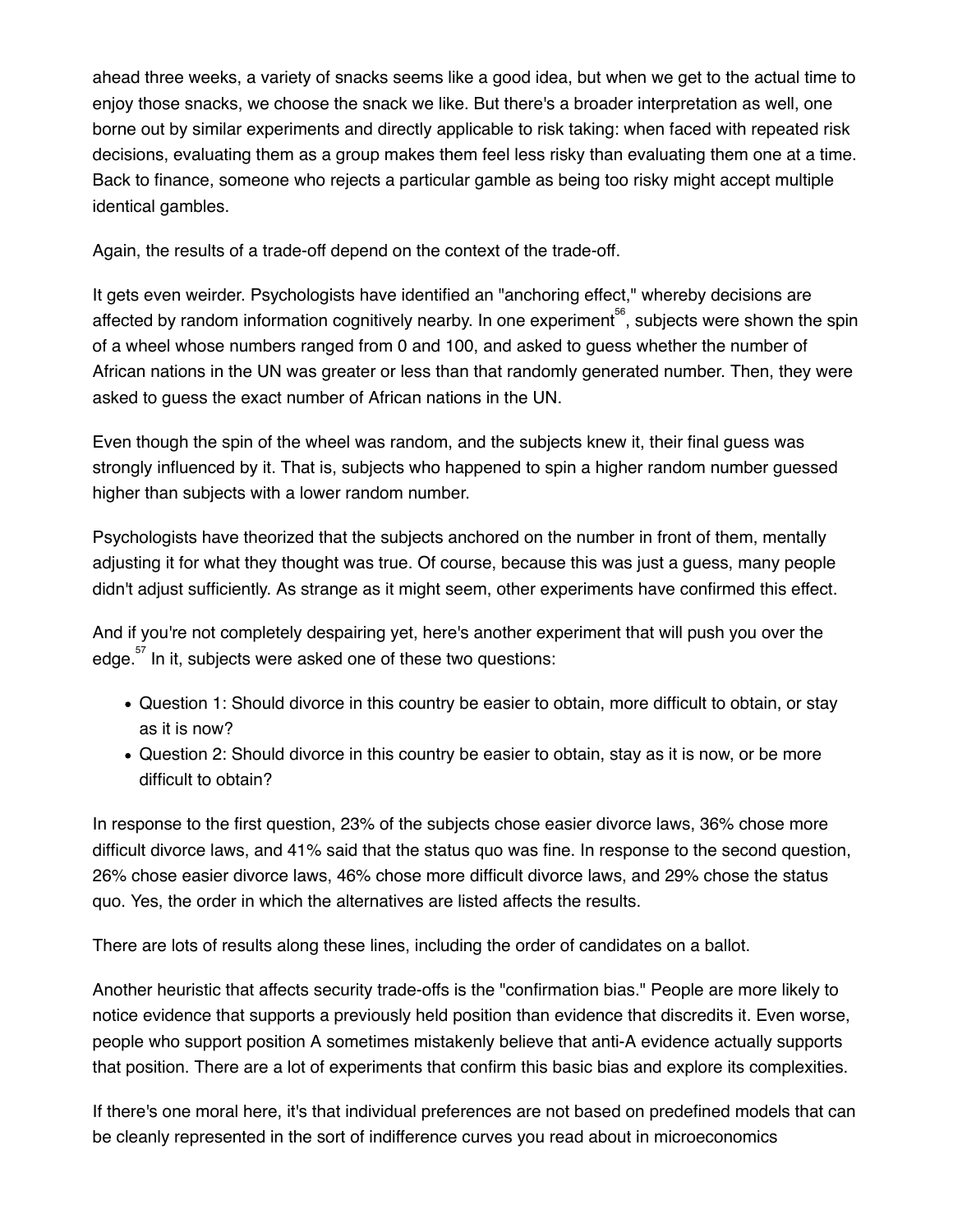textbooks; but instead, are poorly defined, highly malleable, and strongly dependent on the context in which they are elicited. Heuristics and biases matter. A lot.

This all relates to security because it demonstrates that we are not adept at making rational security trade-offs, especially in the context of a lot of ancillary information designed to persuade us one way or another.

## Making Sense of the Perception of Security

We started out by teasing apart the security trade-off, and listing five areas where perception can diverge from reality:

- 1. The severity of the risk.
- 2. The probability of the risk.
- 3. The magnitude of the costs.
- 4. How effective the countermeasure is at mitigating the risk.
- 5. The trade-off itself.

Sometimes in all the areas, and all the time in area 4, we can explain this divergence as a consequence of not having enough information. But sometimes we have all the information and *still* make bad security trade-offs. My aim was to give you a glimpse of the complicated brain systems that make these trade-offs, and how they can go wrong.

Of course, we can make bad trade-offs in anything: predicting what snack we'd prefer next week or not being willing to pay enough for a beer on a hot day. But security trade-offs are particularly vulnerable to these biases because they are so critical to our survival. Long before our evolutionary ancestors had the brain capacity to consider future snack preferences or a fair price for a cold beer, they were dodging predators and forging social ties with others of their species. Our brain heuristics for dealing with security are old and well-worn, and our amygdalas are even older.

What's new from an evolutionary perspective is large-scale human society, and the new security trade-offs that come with it. In the past I have singled out technology and the media as two aspects of modern society that make it particularly difficult to make good security trade-offs--technology by hiding detailed complexity so that we don't have the right information about risks, and the media by producing such available, vivid, and salient sensory input--but the issue is really broader than that. The neocortex, the part of our brain that has to make security trade-offs, is, in the words of Daniel Gilbert, "still in beta testing."

I have just started exploring the relevant literature in behavioral economics, the psychology of decision making, the psychology of risk, and neuroscience. Undoubtedly there is a lot of research out there for me still to discover, and more fascinatingly counterintuitive experiments that illuminate our brain heuristics and biases. But already I understand much more clearly why we get security tradeoffs so wrong so often.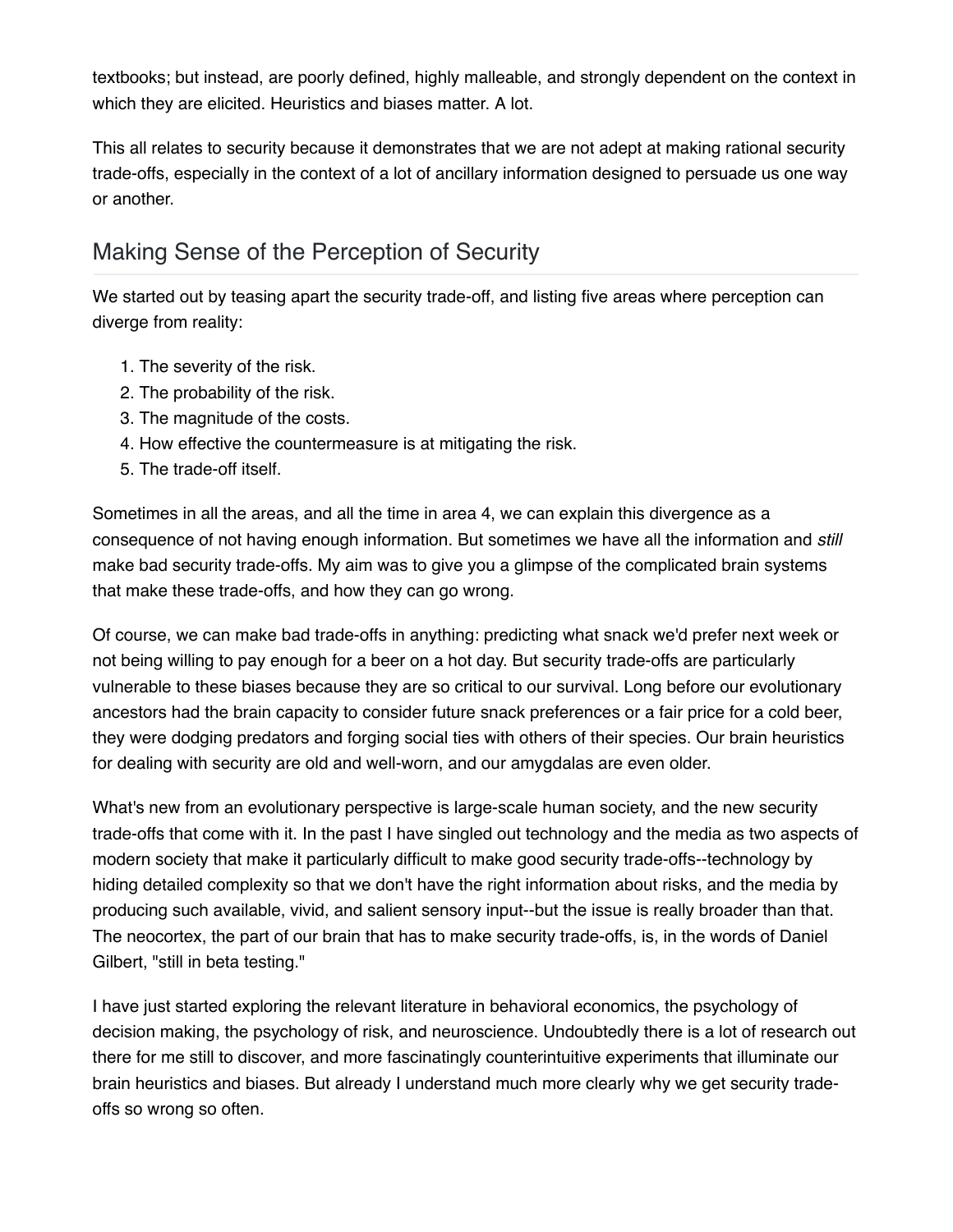When I started reading about the psychology of security, I quickly realized that this research can be used both for good and for evil. The good way to use this research is to figure out how humans' feelings of security can better match the reality of security. In other words, how do we get people to recognize that they need to question their default behavior? Giving them more information seems not to be the answer; we're already drowning in information, and these heuristics are not based on a lack of information. Perhaps by understanding how our brains processes risk, and the heuristics and biases we use to think about security, we can learn how to override our natural tendencies and make better security trade-offs. Perhaps we can learn how not to be taken in by security theater, and how to convince others not to be taken in by the same.

The evil way is to focus on the feeling of security at the expense of the reality. In his book *Influence*, 58Robert Cialdini makes the point that people can't analyze every decision fully; it's just not possible: people need heuristics to get through life. Cialdini discusses how to take advantage of that; an unscrupulous person, corporation, or government can similarly take advantage of the heuristics and biases we have about risk and security. Concepts of prospect theory, framing, availability, representativeness, affect, and others are key issues in marketing and politics. They're applied generally, but in today's world they're more and more applied to security. Someone could use this research to simply make people *feel* more secure, rather than to actually make them more secure.

After all my reading and writing, I believe my good way of using the research is unrealistic, and the evil way is unacceptable. But I also see a third way: integrating the feeling and reality of security.

The feeling and reality of security are different, but they're closely related. We make the best security trade-offs--and by that I mean trade-offs that give us genuine security for a reasonable cost--when our feeling of security matches the reality of security. It's when the two are out of alignment that we get security wrong.

In the past, I've criticized palliative security measures that only make people *feel* more secure as "security theater." But used correctly, they can be a way of raising our feeling of security to more closely match the reality of security. One example is the tamper-proof packaging that started to appear on over-the-counter drugs in the 1980s, after a few highly publicized random poisonings. As a countermeasure, it didn't make much sense. It's easy to poison many foods and over-the-counter medicines right through the seal--with a syringe, for example--or to open and reseal the package well enough that an unwary consumer won't detect it. But the tamper-resistant packaging brought people's perceptions of the risk more in line with the actual risk: minimal. And for that reason the change was worth it.

Of course, security theater has a cost, just like real security. It can cost money, time, capabilities, freedoms, and so on, and most of the time the costs far outweigh the benefits. And security theater is no substitute for real security. Furthermore, too much security theater will raise people's feeling of security to a level greater than the reality, which is also bad. But used in conjunction with real security, a bit of well-placed security theater might be exactly what we need to both be and feel more secure.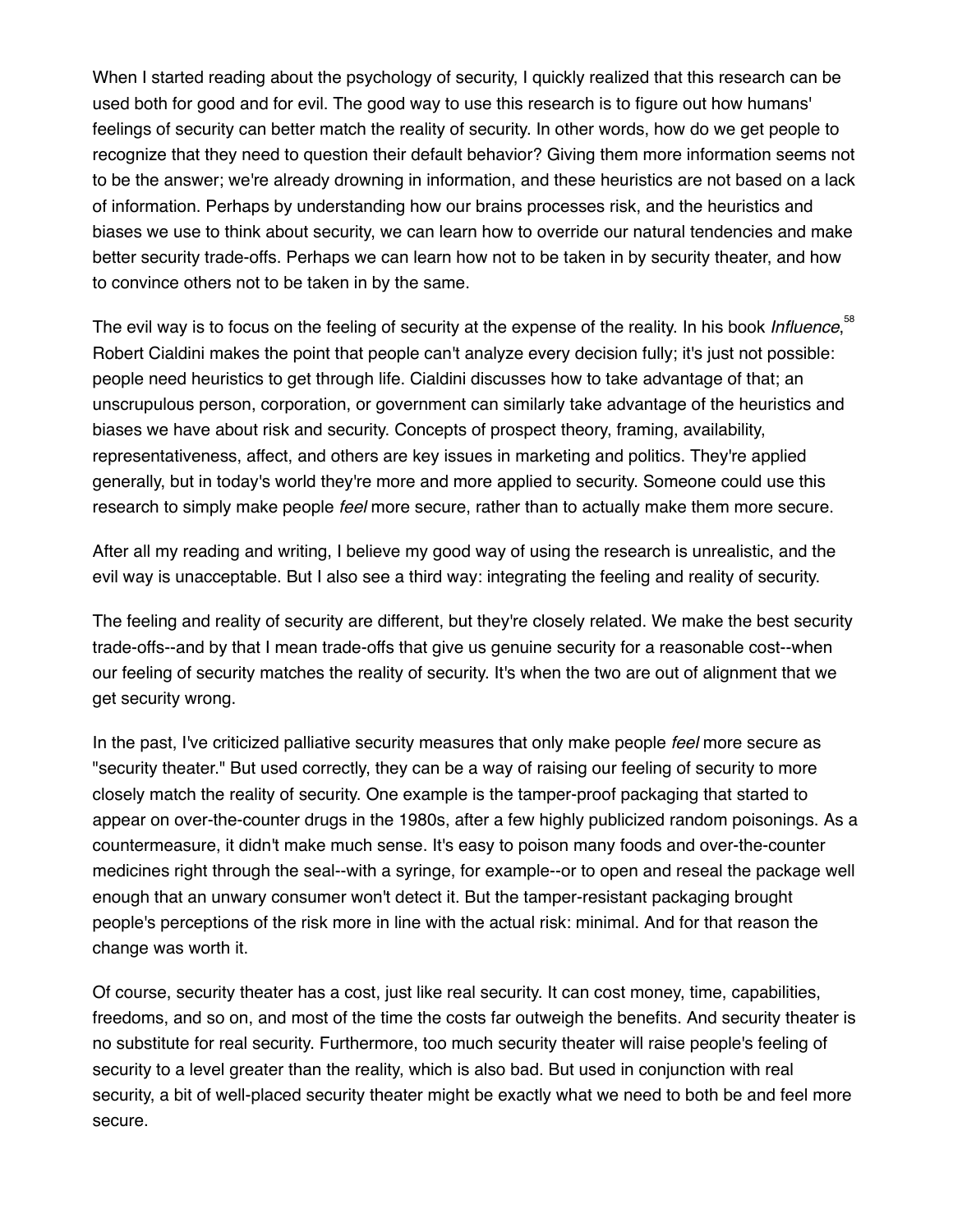1 Bruce Schneier, *Beyond Fear: Thinking Sensibly About Security in an Uncertain World*, Springer-Verlag, 2003.

2 David Ropeik and George Gray, *Risk: A Practical Guide for Deciding What's Really Safe and What's Really Dangerous in the World Around You*, Houghton Mifflin, 2002.

3 Barry Glassner, *The Culture of Fear: Why Americans are Afraid of the Wrong Things*, Basic Books, 1999.

4 Paul Slovic, *The Perception of Risk*, Earthscan Publications Ltd, 2000.

5 Daniel Gilbert, "If only gay sex caused global warming," *Los Angeles Times*, July 2, 2006.

6 Jeffrey Kluger, "How Americans Are Living Dangerously," *Time*, 26 Nov 2006.

7 Steven Johnson, *Mind Wide Open: Your Brain and the Neuroscience of Everyday Life*, Scribner, 2004.

8 Daniel Gilbert, "If only gay sex caused global warming," *Los Angeles Times*, July 2, 2006.

9 Donald A. Norman, "Being Analog," http://www.jnd.org/dn.mss/being\_analog.html. Originally published as Chapter 7 of *The Invisible Computer*, MIT Press, 1998.

10 Daniel Kahneman, "A Perspective on Judgment and Choice," *American Psychologist*, 2003, 58:9, 697–720.

11 Gerg Gigerenzer, Peter M. Todd, et al., *Simple Heuristics that Make us Smart*, Oxford University Press, 1999.

12 Daniel Kahneman and Amos Tversky, "Prospect Theory: An Analysis of Decision Under Risk," *Econometrica*, 1979, 47:263–291.

13 Amos Tversky and Daniel Kahneman, "The Framing of Decisions and the Psychology of Choice," *Science*, 1981, 211: 453–458.

14 Amos Tversky and Daniel Kahneman, "Evidential Impact of Base Rates," in Daniel Kahneman, Paul Slovic, and Amos Tversky (eds.), *Judgment Under Uncertainty: Heuristics and Biases*, Cambridge University Press, 1982, pp. 153–160.

15 Daniel J. Kahneman, Jack L. Knetsch, and R.H. Thaler, "Experimental Tests of the Endowment Effect and the Coase Theorem," *Journal of Political Economy*, 1990, 98: 1325–1348.

16 Jack L. Knetsch, "Preferences and Nonreversibility of Indifference Curves," *Journal of Economic Behavior and Organization*, 1992, 17: 131–139.

17 Amos Tversky and Daniel Kahneman, "Advances in Prospect Theory: Cumulative Representation of Subjective Uncertainty," *Journal of Risk and Uncertainty*, 1992, 5:xx, 297–323.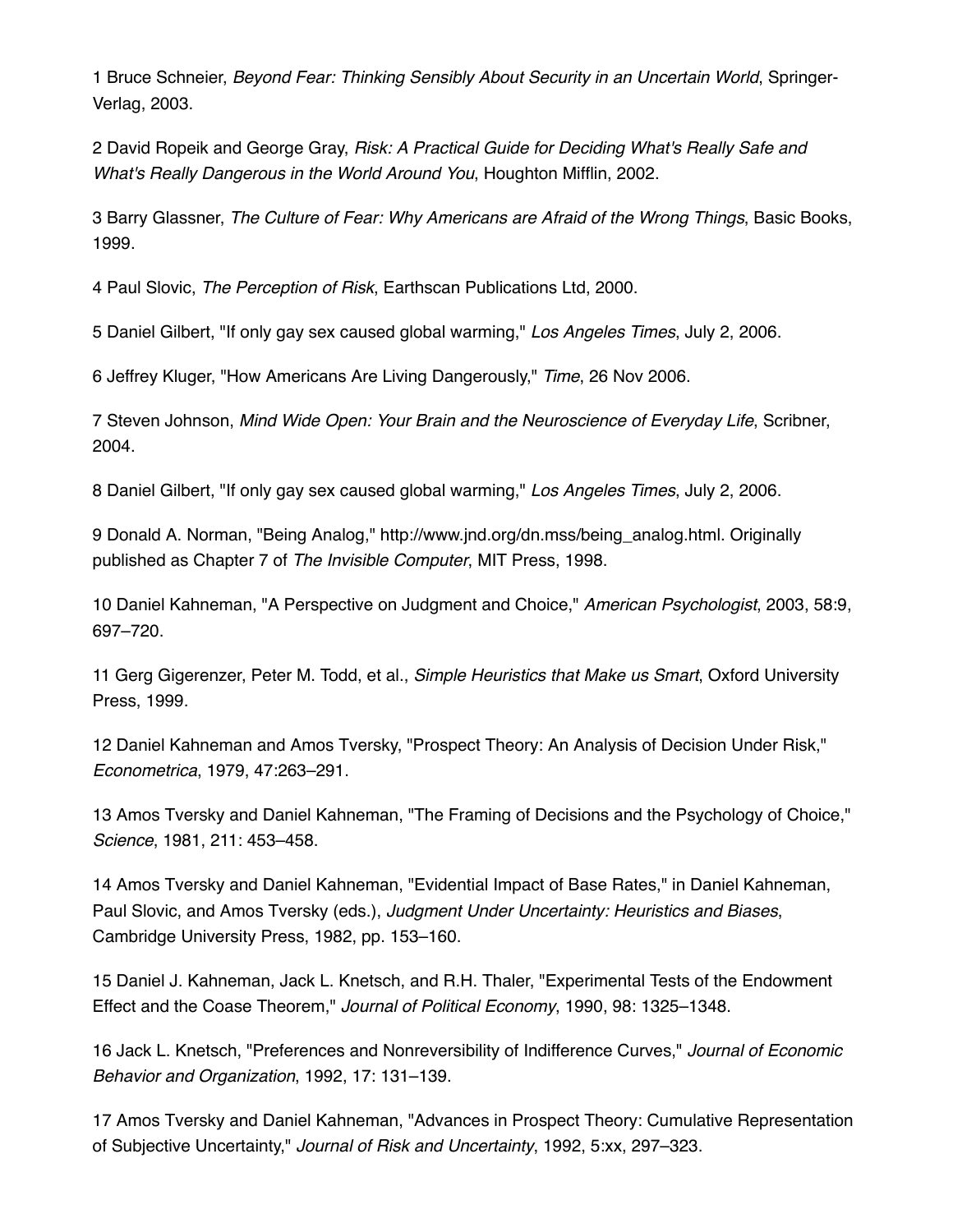18 John Adams, "Cars, Cholera, and Cows: The Management of Risk and Uncertainty," CATO Institute Policy Analysis #335, 1999.

19 David L. Rosenhan and Samuel Messick, "Affect and Expectation," *Journal of Personality and Social Psychology*, 1966, 3: 38–44.

20 Neil D. Weinstein, "Unrealistic Optimism about Future Life Events," *Journal of Personality and Social Psychology*, 1980, 39: 806–820.

21 D. Kahneman, I. Ritov, and D. Schkade, "Economic preferences or attitude expressions? An analysis of dollar responses to public issues," *Journal of Risk and Uncertainty*, 1999, 19:220–242.

22 P. Winkielman, R.B. Zajonc, and N. Schwarz, "Subliminal affective priming attributional interventions," *Cognition and Emotion*, 1977, 11:4, 433–465.

23 Daniel Gilbert, "If only gay sex caused global warming," *Los Angeles Times*, July 2, 2006.

24 Robyn S. Wilson and Joseph L. Arvai, "When Less is More: How Affect Influences Preferences When Comparing Low-risk and High-risk Options," *Journal of Risk Research*, 2006, 9:2, 165–178.

25 J. Cohen, *The Privileged Ape: Cultural Capital in the Making of Man*, Parthenon Publishing Group, 1989.

26 Paul Slovic, *The Perception of Risk*, Earthscan Publications Ltd, 2000.

27 John Allen Paulos, *Innumeracy: Mathematical Illiteracy and Its Consequences*, Farrar, Straus, and Giroux, 1988.

28 Amos Tversky and Daniel Kahneman, "Judgment under Uncertainty: Heuristics and Biases," *Science*, 1974, 185:1124–1130.

29 Bruce Schneier, *Beyond Fear: Thinking Sensibly About Security in an Uncertain World*, Springer-Verlag, 2003.

30 Barry Glassner, *The Culture of Fear: Why Americans are Afraid of the Wrong Things*, Basic Books, 1999.

31 Amos Tversky and Daniel Kahneman, "Availability: A Heuristic for Judging Frequency," *Cognitive Psychology*, 1973, 5:207–232.

32 John S. Carroll, "The Effect of Imagining an Event on Expectations for the Event: An Interpretation in Terms of the Availability Heuristic," *Journal of Experimental Social Psychology*, 1978, 14:88–96.

33 Robert M. Reyes, William C. Thompson, and Gordon H. Bower, "Judgmental Biases Resulting from Differing Availabilities of Arguments," *Journal of Personality and Social Psychology*, 1980, 39:2–12.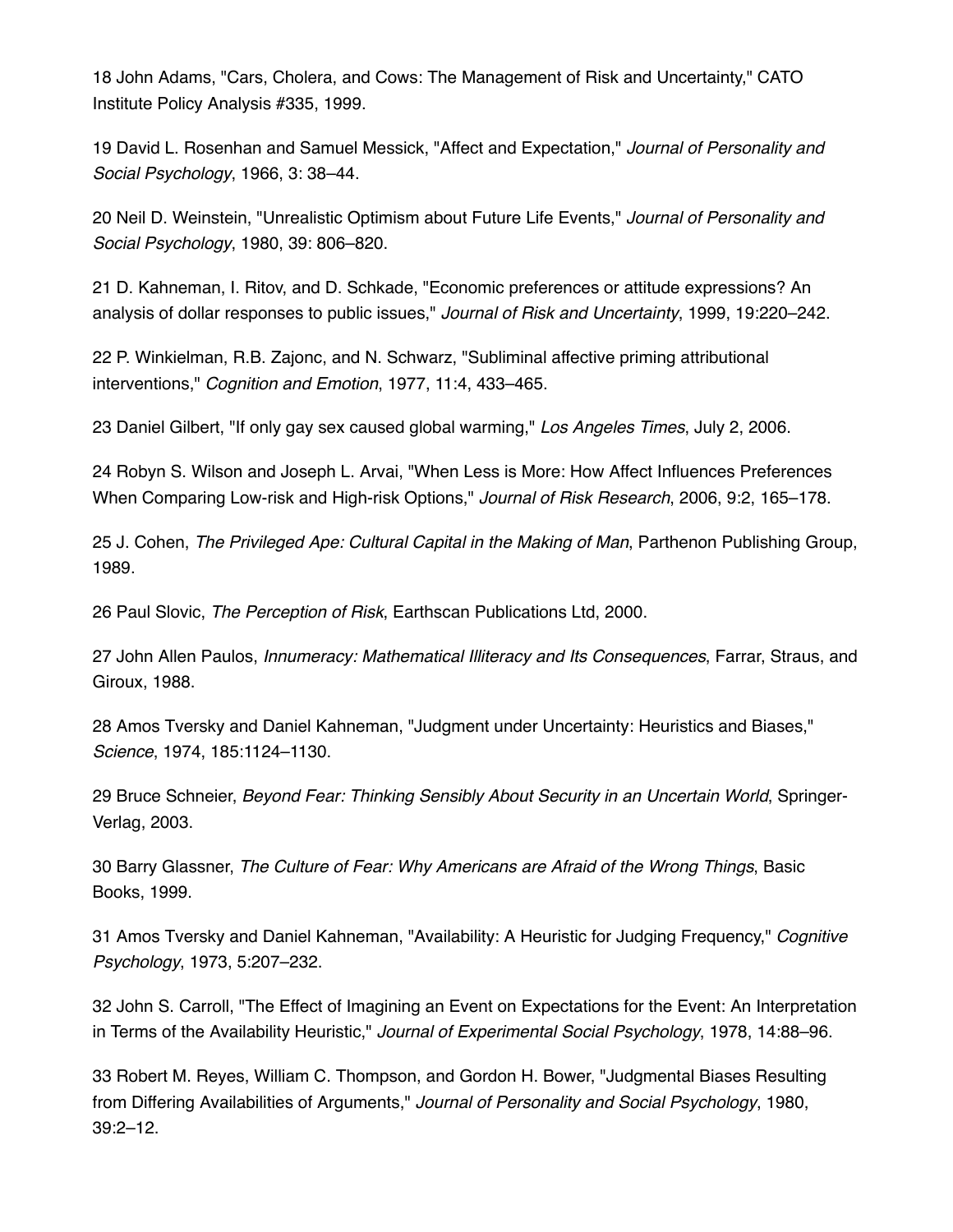34 S. Jim Sherman, Robert B. Cialdini, Donna F. Schwartzman, and Kim D. Reynolds, "Imagining Can Heighten or Lower the Perceived Likelihood of Contracting a Disease: The Mediating Effect of Ease of Imagery," *Personality and Social Psychology Bulletin*, 1985, 11:118–127.

35 C. K. Morewedge, D.T. Gilbert, and T.D. Wilson, "The Least Likely of Times: How Memory for Past Events Biases the Prediction of Future Events," *Psychological Science*, 2005, 16:626–630.

36 Cass R. Sunstein, "Terrorism and Probability Neglect," Journal of Risk and Uncertainty, 2003, 26:121-136.

37 Scott Plous, *The Psychology of Judgment and Decision Making*, McGraw-Hill, 1993.

38 S.E. Taylor and S.T. Fiske, "Point of View and Perceptions of Causality," *Journal of Personality and Social Psychology*, 1975, 32: 439–445.

39 Paul Slovic, Baruch Fischhoff, and Sarah Lichtenstein, "Rating the Risks," *Environment*, 1979, 2: 14–20, 36–39.

40 Amos Tversky and Daniel Kahneman, "Extensional vs Intuitive Reasoning: The Conjunction Fallacy in Probability Judgment," *Psychological Review*, 1983, 90:??, 293–315.

41 Amos Tversky and Daniel Kahneman, "Judgments of and by Representativeness," in Daniel Kahneman, Paul Slovic, and Amos Tversky (eds.), *Judgment Under Uncertainty: Heuristics and Biases*, Cambridge University Press, 1982.

42 Daniel Kahneman and Amos Tversky, "On the Psychology of Prediction," *Psychological Review*, 1973, 80: 237–251.

43 Daniel Kahneman and S. Frederick, "Representativeness Revisited: Attribute Substitution in Intuitive Judgement," in T. Gilovich, D. Griffin, and D. Kahneman (eds.), *Heuristics and Biases*, Cambridge University Press 2002, pp. 49–81.

44 Thomas Gilovich, Robert Vallone, and Amos Tversky, "The Hot Hand in Basketball: On the Misperception of Random Sequences," *Cognitive Psychology*, 1985, 17: 295–314.

45 Richard H. Thaler, "Toward a Positive Theory of Consumer Choice," *Journal of Economic Behavior and Organization*, 1980, 1:39–60.

46 Amos Tversky and Daniel Kahneman, "The Framing of Decisions and the Psychology of Choice," *Science*, 1981, 211:253:258.

47 Richard Thayer, "Mental Accounting Matters," in Colin F. Camerer, George Loewenstein, and Matthew Rabin, eds., *Advances in Behavioral Economics*, Princeton University Press, 2004.

48 Richard Thayer, "Mental Accounting and Consumer Choice," *Marketing Science*, 1985, 4:199–214.